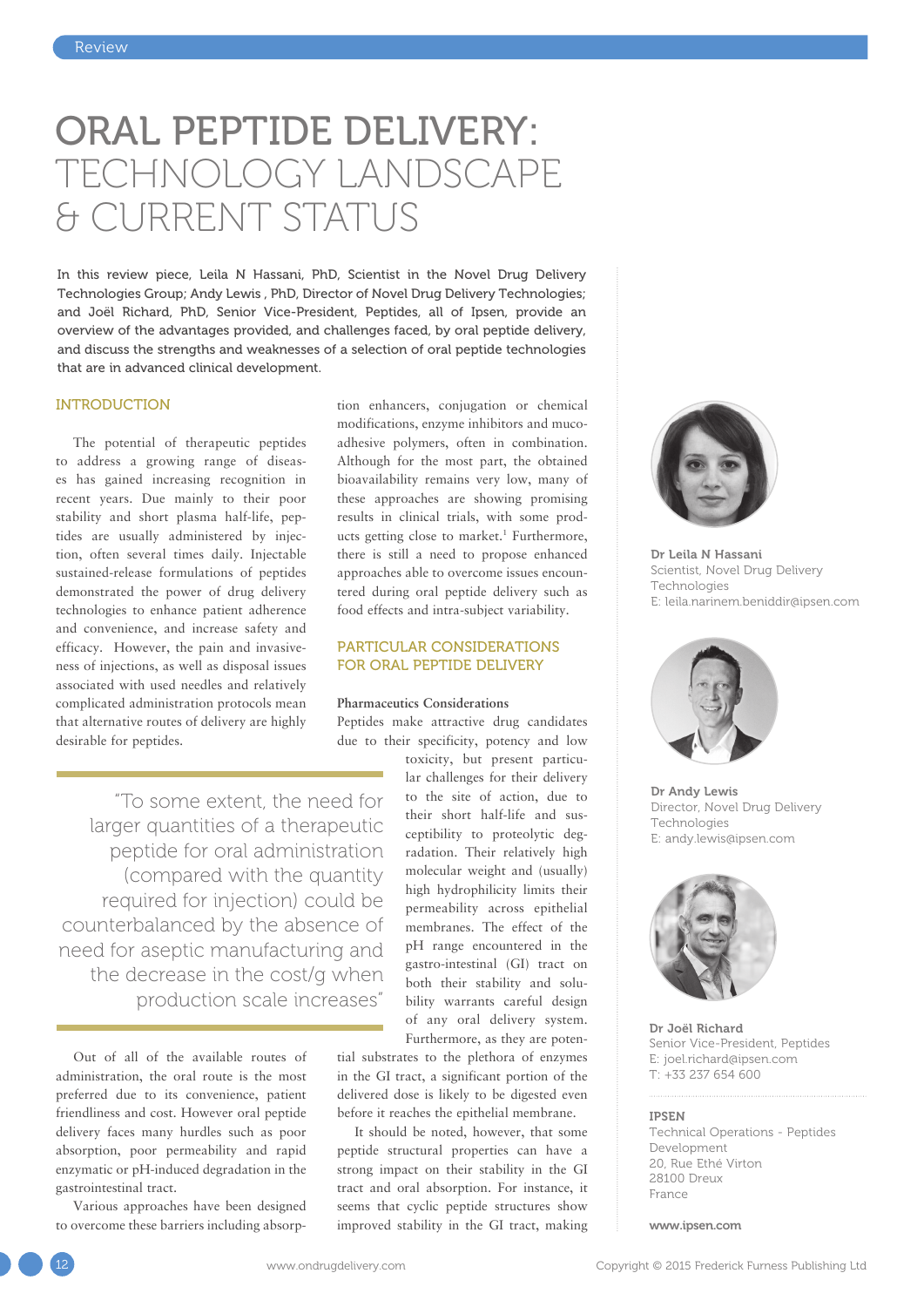them better candidates for this route of administration. Furthermore the propensity of some peptides to self-assemble or aggregate adds an additional level of complexity to their delivery, as it would be expected that any such aggregates would be less likely to be absorbed, and strategies to prevent aggregation may need to be employed.

To address these issues, a number of formulation strategies have been developed, the most advanced of which is the use of various excipients to control delivery of the peptide to specific sections of the GI tract (e.g. enteric coatings), absorption enhancers, and enzymatic inhibitors, often in combination. The need to deliver the peptide to the epithelial membrane together with the absorption enhancer and enzyme inhibitor means that often the effectiveness of these systems is significantly adversely affected by food effects.

The patient experience and perception of the dosage form will also have an impact on patient adherence to the treatment. For example, Fransen *et al* (Pharm Res, 2009) showed that patients preferred nasal desmopressin over the sublingual form because they considered it faster and simpler, and also because the sublingual form disintegrated too slowly. This study highlights the need for careful design of the formulation with the end-user in mind.

# PATHOPHYSIOLOGY, PHYSIOLOGY & PHARMACOLOGY **CONSIDERATIONS**

Diseases that affect the functioning of the GI tract may impact upon the suitability of the oral delivery route and the effectiveness of the delivery system. For example, swallowing ability, GI tract secretions (e.g. enzymes, bile), the integrity of the epithelial barrier, the mucus barrier and transit time can all be effected by various diseases and would be expected to have an impact on the performance of the delivery system and suitability of the oral route.

In addition, the presence of receptors for the API in the GI tract may impact the safety and tolerability of the peptide delivered orally, and their function and pharmacology should be understood and any implications considered.

Finally the first-pass effect has also to be taken into account. Not only might this limit the systemic availability of the delivered API, but it could offer a compelling case for positively impacting upon efficacy as a number of proteins and peptides act on the liver e.g. insulin, glucagon-likepeptide-1 (GLP1) analogues, and human growth hormone (hGH).

# END-USER CONSIDERATIONS

Prior to the development of an oral formulation, demographic factors including end-user age and culture should be considered. For example, in China it has been reported that there is a high prevalence of the use of the intravenous route, $2$  the reasons for which are complex, but include patient perception of treatment efficacy.

For patients who fear injections and express a "needle phobia", oral formulation may improve convenience and compliance. However, the decision-making process is not always so simple, particularly bearing in mind the availability of sustained-release formulations of peptides – would patients prefer to take a tablet twice a day for the rest of their life or have an injection once every six months and forget about their disease?

Even if the oral route is the most preferred route of administration, safety and efficacy of the treatment by the patient is paramount over the route of delivery. For example, Flood et al evaluated the importance to patients of the product attributes of a nasal vaccine *versus* the injectable, and found that safety and efficacy were the most important and the route of delivery secondary.3 It is therefore essential that safety and efficacy of any oral peptide formulation is maintained, in addition to any improvement in patient adherence.

## ANTICIPATING THE SWITCH INJECTABLE TO ORAL

The main issue in the development of peptide therapeutics for oral delivery is the low and variable oral bioavailability. More precisely, the oral route shows a very low absolute bioavailability of only a few % in humans. As a result, the dose and frequency of dosing need to be increased in order to keep plasma concentration within the therapeutic window and ensure drug efficacy. It should therefore be anticipated that both the cost of goods (CoGs) of the unit dose and the quantity of active pharmaceutical ingredient (API) to be manufactured will strongly increase.

This might therefore require significant investment to increase manufacturing capacity to fulfil the increased API demand. To some extent, the need for larger quantities of a therapeutic peptide for oral administration (compared with the quantity required for injection) could be counterbalanced by the absence of need for aseptic manufacturing and the decrease in the cost of API/g when production scale increases.

Finally, if more expensive than the injectable form, reimbursement of the oral treatment should be considered, and its benefits may need a strong justification – reinforcing the need for safety and efficacy to be at least similar, but preferably improved, compared with injection.

# APPROACHES & STRATEGIES USED FOR ORAL PEPTIDE DELIVERY

Tremendous efforts have been dedicated over numerous decades to delivery of peptides by the oral route, and a plethora of different strategies have been proposed aimed at improving the permeation of the peptide through the intestinal membrane, protecting it against enzymatic degradation and the harsh environment of the GI tract.

The principle approaches consist of:

- co-administration of permeation enhancers and protease inhibitors
- covalent conjugation with chemical or biological entities that show cell-penetrating capabilities, such as bacterial toxin, cell penetrating peptides
- design of multifunctional drug delivery systems that help peptide trafficking through the cells such as functionalised nanoparticles (with e.g. Fc fragments, vitamin B-12, transferrin), microparticles and liposomes
- design of muco-adhesive or gastroretentive delivery systems which prolong the residence time of the drug in the GI tract.

# ABSORPTION ENHANCERS

The oral absorption of a peptide can be improved by co-formulation with permeation enhancers that promote the crossing of the epithelial membrane involving the combination of several mechanisms, such as: (a) increased paracellular permeability by reversible opening of the tight junctions; this can be achieved for instance by fatty acids, toxins like *Zonula occludens toxin* (ZOT),4 and chelating agents; $5$  (b) increased transcellular permeation by increasing membrane fluidity, which can be achieved by a surfactant <sup>6</sup> or improving binding and uptake of the peptide by the epithelial cell and trafficking through the cell, e.g. using Fc-targeted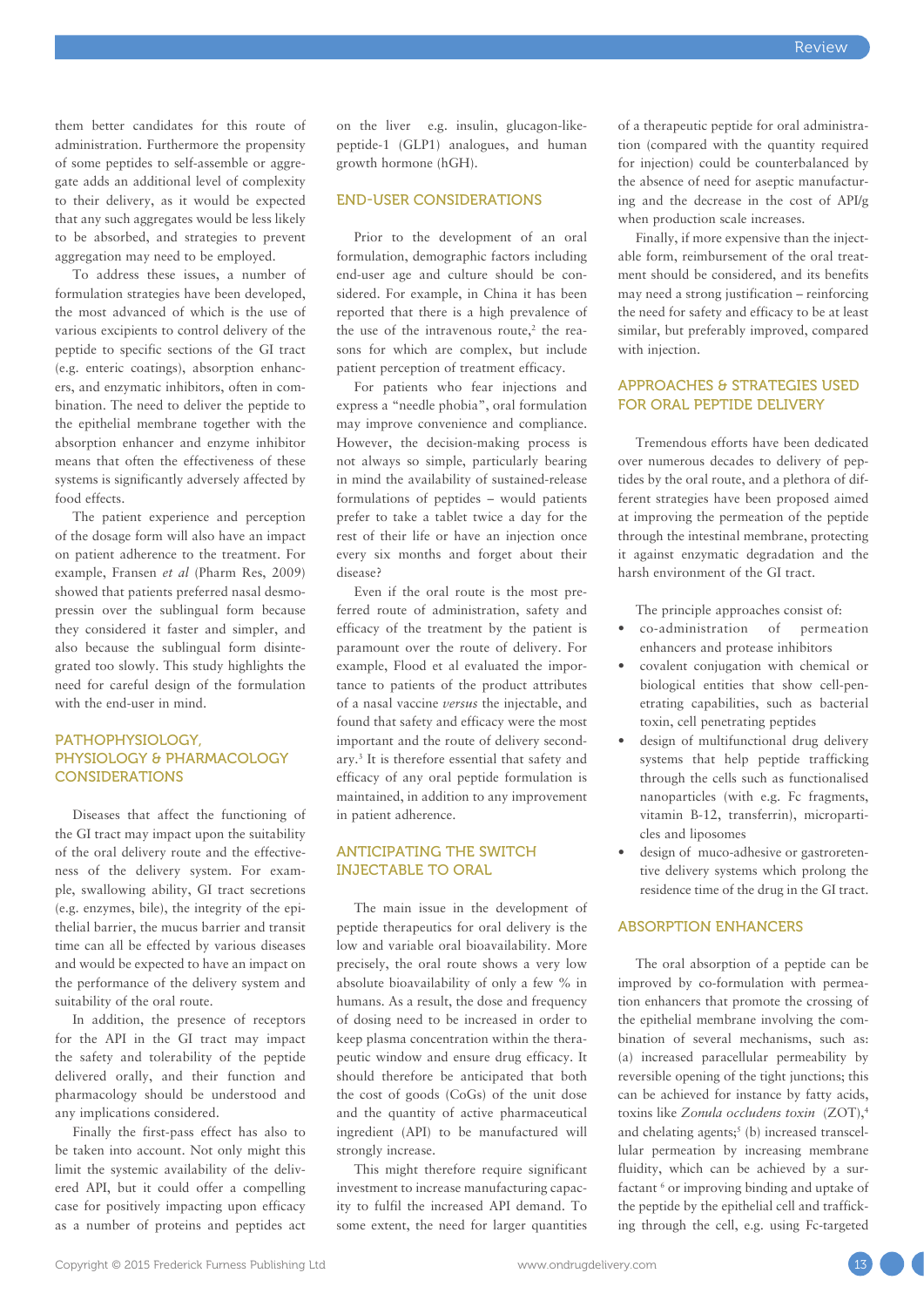nanoparticles;7 and (c) decreased mucus viscosity, e.g. using bile salts.8

Other excipients have been shown to improve permeability by bioadhesion, such as chitosan <sup>9</sup> and thiolated chitosan.<sup>10</sup> However, they are also suspected to exhibit tight-junction modifier properties, which means that their mechanism of action might not be fully understood.

Despite their proven efficacy, permeation enhancers may have potential toxic

## EXAMPLES OF CLINICAL-STAGE TECHNOLOGIES FOR ORAL PEPTIDE DELIVERY

### **Peptelligence®**

Initially Unigene and then Enteris Biopharma (Boonton, NJ, US) developed this technology based on an enteric-coated tablet, whose core formulation contains, in addition to the peptide, an organic acid enzyme inhibitor (citric acid in the form of coated beads) and

"The capsules dissolve exposing the valve. Consequently, citric acid and sodium carbonate react together releasing carbon dioxide that inflates the balloon. As a result, the micro needles push into the intestinal wall"

effects on the intestinal cells due to the high concentration needed in the formulation and their chronic use for long periods of treatment. This toxicity may result in membrane inflammation, membrane erosions and intestinal epithelium ulceration. In addition disrupting the lipid bilayer increases its permeability to drugs, but also to other pathogens which may result in infections and immunological reactions.11 That said, the intestinal epithelium is actually relatively robust (*versus* the nasal epithelium, for example) and is constantly renewing itself, so any cellular damage is generally transient.

# PEPTIDASE INHIBITORS

Another key challenge in oral peptide delivery is to ensure their protection against the degradation induced by various types of endopeptidases (such as pepsin, trypsin, chymotrypsin, elastase) and exopeptidases (such as carboxypeptidases A and B). Agarwal *et al* reported the use of chicken and duck ovomucoids as enzyme inhibitors protecting insulin from trypsin and a-chymotrypsin digestion.12 A Serine protease inhibitor, Serpin, can form covalent complexes with protease and thus protect peptides from peptidase attacks. Other studies demonstrated the potential of aprotinin and soybean trypsin inhibitors, camostat mesilate and chromostatin as enzyme inhibitors.

Although enzyme inhibitors significantly improve peptide stability in the GI tract, they can disturb the digestion of nutritive proteins and peptides, and as a result of the feedback regulation, stimulate peptidase secretion.

a permeation enhancer (acylcarnitine) which is claimed to help penetrate the mucus layer. The coating of the organic acid granules prevents acid degradation of the peptide in the tablet during storage.

Oral formulations of salmon calcitonin using Peptelligence® technology completed a randomised, double-blind, doubledummy, active- and placebo-controlled multiple-dose Phase III clinical trial in 565 post-menopausal osteoporotic patients.13 It was found that the oral calcitonin formulation achieved improved efficacy *versus* the marketed nasal spray (i.e. greater increase in lumbar spine bone mineral density), probably due to the increased systemic peptide exposure.14

In addition, Peptelligence® was also used to develop an oral formulation of parathyroid hormone (PTH) that completed a Phase II clinical trial in osteoporosis compared with the reference injectable product on the market (Forteo®). It was shown that the pharmacokinetics were highly reproducible and oral PTH formulation increased bone density, although in this case efficacy was reduced compared with reference injectable treatment.15

## TRANSIENT PERMEATION ENHANCER

Chiasma, Inc (Newton, MA, US) is developing transient permeation enhancer (TPE) technology for the oral delivery of octreotide (Octreolin®). TPE technology is an enteric-coated liquid-filled capsule containing an oily suspension of the drug and sodium caprylate in hydrophilic microparticles that are mixed with castor oil or a medium-chain glyceride and/or caprylic acid. Sodium caprylate is claimed to provide a transient opening of the tight junctions providing enhanced paracellular peptide absorption. Chiasma completed Phase III clinical trials of oral octreotide (Octreolin®) using TPE technology. Chiasma claims that the TPE technology protects the peptide from enzymatic digestion and transiently opens tight junctions. It was demonstrated that an oral dose of 20 mg octreotide using TPE technology,16 can achieve similar pharmacokinetics as 0.1mg octerotide SC (a relative oral bioavailability of less than 1%). It was also shown that bioactivity of the peptide is preserved, since the oral administration of octreotide led to the expected suppression of growth hormone (GH) secretion following a growth hormone-releasing-hormone (GHRH) induction test. However, food effects or drug-drug interactions were also observed: taking the Octreolin® capsule after a meal or with a proton pump inhibitor (like esomeprazole) led to gastric pH changes, significantly affecting oral absorption of the peptide.

In a multicentre Phase III clinical trial, 155 adults with acromegaly receiving injectable somatostatin analogs for three months were switched to oral Octreolin® containing 20 mg of octreotide twice-a-day and were evaluated for biochemical and symptomatic disease control for up to 13 months. Doses were escalated to 60 and then up to 80 mg/day to control insulin-like growth factor-1 (IGF-1). Once fixed the doses were maintained for a seven-month core treatment followed by a voluntary sixmonth period. Octreolin® demonstrated significant efficacy in controlling IGF-1 and GH concentrations for 13 months. In fact this efficacy was achieved in 65% of patients at the end of the core treatment period and in 62% patients at the end of the treatment. In addition, the effect was durable in 85% of the 91 patients initially controlled on oral Octreolin® with a sustained response for 13 months.<sup>17</sup> These results are comparable with those reported for 41 acromegaly patients responding to injectable octreotide LAR, 84% of these maintained baseline IGF-1/GH control at six months. In addition, during this study it was observed that the incidence of adverse events significantly decreased over time, suggesting that the safety profile of Octreolin® is consistent with the profile of injectable octreotide formulations.17

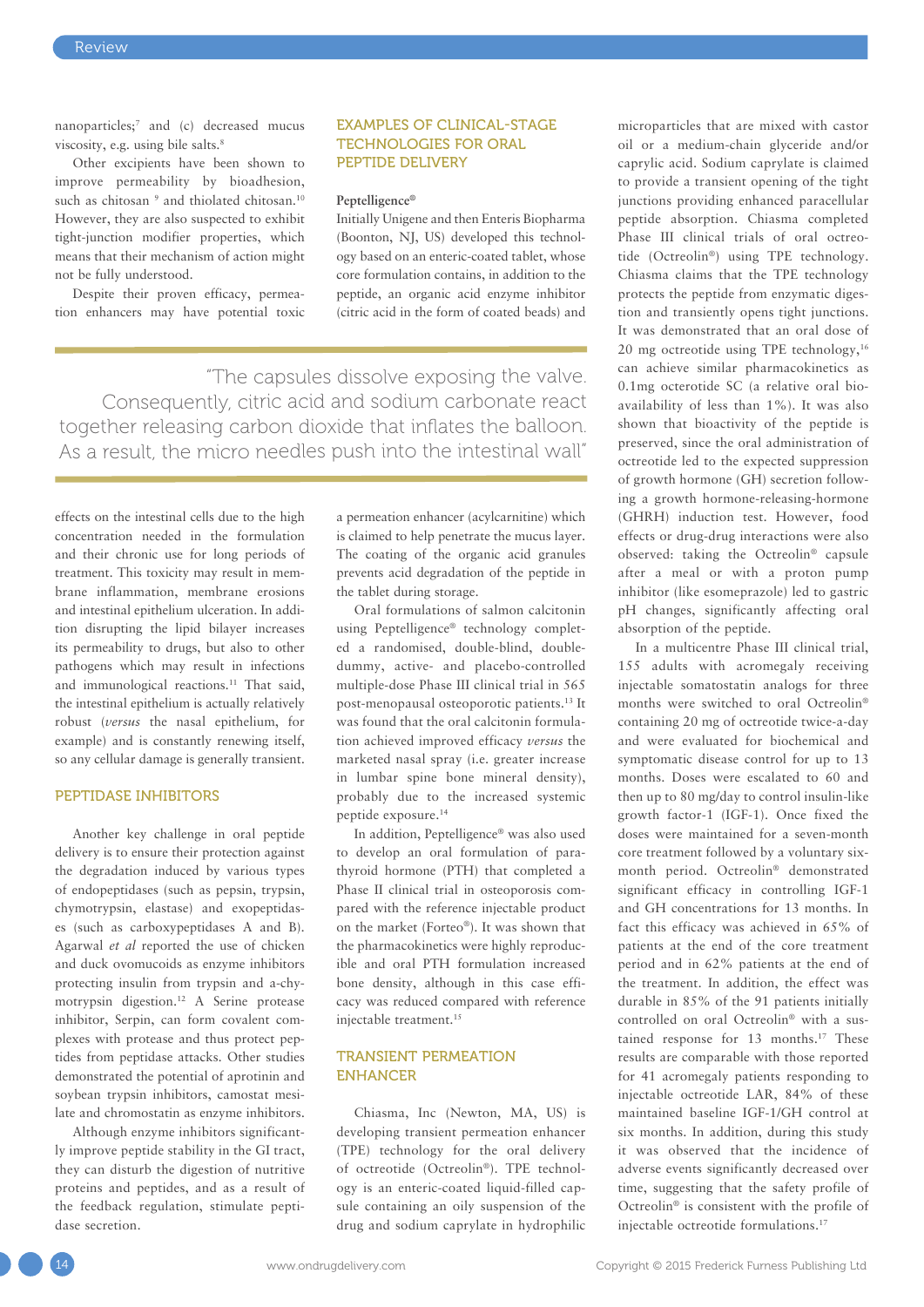## MERRION'S GIPET® TECHNOLOGY

Merrion Pharmaceuticals (Dublin, Ireland) is developing the GIPET® technology using an enteric coating (similar to Peptelligence® and TPE technologies), in order to protect the peptide in the acidic gastric medium and ensure peptide release in the small intestine. This technology is based on the use of medium-chain fatty acids, in particular sodium caprate, which is claimed to open tight junctions transiently. Merrion has a partnership with Novo Nordisk and the companies have completed Phase I trials using GIPET® to deliver both insulin and GLP-1 analogues.<sup>18</sup>

## ELIGEN® TECHNOLOGY

Emisphere Technologies (Roseland, NJ, US) has developed various types of oral formulations including solutions, tablets, and capsules, based on the Eligen® technology. This technology uses SNAC (sodium N-[8-(2 hydroxybenzoyl)amino] caprylate or salcaprozate sodium), 5-CNAC (N-(5-chlorosalicyloyl)- 8-aminocaprylic acid), 4-CNAB (4-[(4-chloro-2-hydroxy- benzoyl)amino]butanoic acid) and SNAD (N-(10-[2-hydroxybenzoyl]-amino) decanoic acid) as absorption enhancers.

These excipients were claimed to form non-covalent complexes that protect them from digestive enzymes and improve the crossing of peptides and proteins trough the intestinal epithelium through a transcellular pathway. In addition, it was claimed that unlike the traditional penetration enhancers, SNACs do not cause histological damage to the intestinal epithelium. SNAC achieved generally recognised as safe (GRAS) status for its intended use in combination with nutrients added to food and dietary supplements.19 Furthermore, the first product Eligen B12TM using SNAC in order to improve the absorption of vitamin B12 is now on the market.20 Also, Eligen® technology completed Phase I clinical trials and has shown promising results for oral delivery of various peptides and proteins such as insulin, recombinant human growth hormone (rhGH), calcitonin and recombinant parathyroid hormone (rPTH).

## PROTEIN ORAL DELIVERY TECHNOLOGY POD™

POD technology developed by Oramed (Jerusalem, Israel), consists of enteric-coated capsules containing an oily suspension of the peptide drug, an enzyme inhibitor, such as soy bean trypsin inhibitor, aprotinin and an absorption enhancer such as EDTA or bile salt, in omega-3 fatty acids. This technology was used to develop an oral insulin pill, which recently completed a Phase IIa clinical trial and is progressing into Phase IIb. It was reported that POD technology including insulin administered pre-prandialy three times daily, in conjunction with daily subcutaneous insulin was safe and well tolerated. In addition, POD technology significantly reduced glycaemia in a small cohort of patients with uncontrolled type 1 diabetes.<sup>21</sup>

#### NOD TECHNOLOGY

NOD is an oral peptide technology developed by Nod Pharmaceuticals (Shanghai, China), which is now entering Phase I. The technology includes enteric coated and bioadhesive calcium phosphate nanoparticles (5-200 nm in size) in the final dosage form of a capsule. The NOD formulation is obtained by mixing exenatide with calcium phophaste in the presence of PEG salts of fatty acids (e.g. caprylate, sodium caprate) or bile salts as precipitating agents (cholate, deoxycholate, taurocholate, glycocholate, taurodeoxycholate, ursodeoxycholate, tauroursodeoxycholate, and chenodeoxycholate). The obtained calcium phosphate nanoparticles may be enteric coated by using cellulose acetate phthalate, and also contain a bioadhesive polymer such as a carbomer.<sup>22</sup>

# MIDATECH'S GOLD NANOPARTICLES

This technology from Midatech Pharma (Abingdon, UK) offers the possibility

| Company                     | Lead<br>Peptide                   | Technology<br>Name | <b>Technology composition</b>                                                                                                                  | Formulation                                                    | Partnership               | Current<br>Stage of<br>Development |
|-----------------------------|-----------------------------------|--------------------|------------------------------------------------------------------------------------------------------------------------------------------------|----------------------------------------------------------------|---------------------------|------------------------------------|
| Enteris<br>Biopharma        | Calcitonin                        | Peptelligence      | Absorption enhancer (acyl carnitine) and<br>enzyme inhibitor (organic acid: citric acid)                                                       | Tablet                                                         | Tarsa<br>Therapeutics     | Phase III                          |
| Chiasma                     | Octreotide                        | <b>TPE</b>         | Suspension of drug particles in oils and<br>abosorption enhancer (caprylic acid, C8, castor<br>oil, medium chain)                              | Capsule                                                        | Roche<br>(discontinued)   | Phase III                          |
| Oramed                      | Insulin and<br>exenatide          | POD                | Peptide with absorption enhancer (e.g.EDTA)<br>and protease inhibitors (e.g.soya bean tripsin<br>inhibito, EDTA) enteric coated tablet/capsule | Capsule                                                        | <b>Novartis</b>           | Phase II                           |
| Merrion<br>pharmaceuticals  | Insulin<br>and GLP-1<br>analogues | <b>GIPET</b>       | Absorption enhancer : medium chain fatty acids<br>(sodium caprate) as a                                                                        | Tablet                                                         | NovoNordisk               | Phase I                            |
| Emisphere                   | Insulin<br>and GLP-1<br>analogues | Eligen             | Absorption enhancers SNAC, SNAD, 5-CNAC                                                                                                        | Tablet                                                         | Novo Nordisk Phase I & II |                                    |
| Nod<br>Pharmaceuticals      | Insulin                           | <b>NOD</b>         | Bioadhesive calcium phosphate nanoparticles                                                                                                    | Capsule                                                        |                           | Phase I                            |
| Midatech                    | Insulin and<br>$GLP-1$            | GNP/Nanocells      | Surface modified gold nanoparticles complexed<br>with peptides                                                                                 | Adhesive<br>buccal patch                                       |                           | Phase I                            |
| Rani<br><b>Therapeutics</b> | Insulin<br>and GLP 1<br>analogues | Robotic pill       | Balloon-like structure outfitted with hollow<br>micro needles made of sugar and preloaded<br>with peptides.                                    | Capsule<br>made of<br>biodegradable<br>material (e.g.<br>PLGA) | <b>Novartis</b>           | Preclinical                        |

Figure 1: Table summarising selected oral peptide delivery technologies.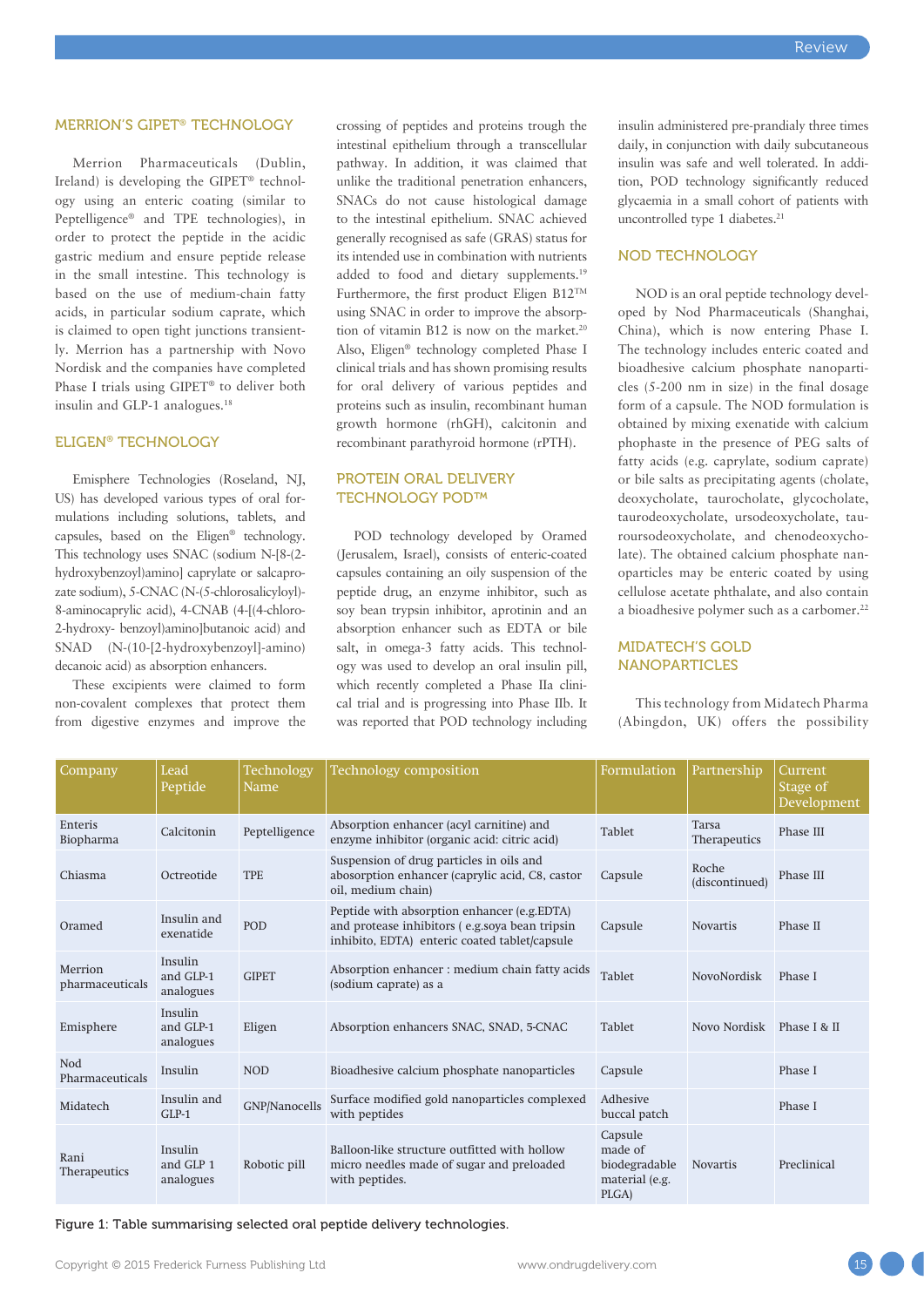

Inflatable balloon-like structure

Figure 2: Schematic diagram of "robotic pill" concept comprising a capsule containing chemical compartments composed of citric acid and sodium carbonate in two chambers separated by a valve, and an inflatable balloon-like structure with hollow micro needles made of sugar and preloaded with the therapeutic peptide.

to deliver peptides via the buccal route, which avoids the outcomes encountered when delivering via the intestine. In fact, Gutniak *et al* showed that an adhesive buccal patch containing GPL-1 achieved a bioavailability in man of 47%.23-24 In this way, Midatech developed a similar buccal patch delivering insulin from gold nanoparticles. This technology successfully completed Phase I in healthy volunteers and now is moving into a Phase II trial in patients.

#### **CONCLUSIONS**

From a patient perspective, the oral delivery route is simpler and more convenient when compared with the injectable route. However, a number of challenges are associated with oral peptide delivery including low stability in the GI tract and low oral bioavailability – related to low permeation through the intestinal epithelium and inactivation and proteolytic degradation in the GI tract.

Several strategies and technologies have been invented (a selection is summarised in Figure 1) to overcome these challenges and these have made it possible to progress new oral peptide products into the clinic, with many now in late stage development.

Relative bioavailability is still low though, even with the most advanced state-of-the-art technologies, limiting their application to high potency peptides with large therapeutic windows. Furthermore, the most advanced technologies still suffer considerable food effects, and drug-drug interactions – an issue which, if addressed, could significantly improve on the currently available technologies.

A very novel approach based on intraenteral injection has been developed recently by Rani Therapeutics (San José, CA, US) for the oral delivery of large molecules including peptides, proteins and antibodies. It is called the "robotic pill" (see Figure 2) and consists of a capsule made of a biodegradable material (e.g. PLGA) which contains a valve separating citric acid and sodium carbonate in two chambers. This capsule includes a balloon-like structure containing hollow microneedles made of sugar and preloaded with peptides. Once in the intestine, dependent on pH level, the capsules dissolve exposing the valve. Consequently, citric acid and sodium carbonate react together releasing carbon dioxide that inflates the balloon. As a result, the micro needles push into the intestinal wall (intra-enteral injection), detach from the capsule and slowly dissolve. Preclinical studies showed very promising results and oral bioavailability over 50 %.25

Taken together the technologies and developments described here are likely to lead to a significant increase in the number of orally delivered peptides.

## ABOUT IPSEN

Ipsen is a global specialty-driven biotechnological group with total sales exceeding  $£1.2$  billion (£850 million) in 2014. Ipsen sells more than 20 drugs in more than 115 countries, with a direct commercial presence in 30 countries.

Ipsen's ambition is to become a leader in specialty healthcare solutions for targeted debilitating diseases. Its development strategy is supported by three franchises: neurology, endocrinology and urologyoncology. Ipsen's commitment to oncology is exemplified through its growing portfolio of key therapies improving the care of patients suffering from prostate cancer, bladder cancer or neuro-endocrine tumours. Ipsen also has a significant presence in primary care. Moreover, the group has an active policy of partnerships.

Ipsen's R&D is focused on its innovative and differentiated technological platforms, peptides and toxins, located in the heart of the leading biotechnological and life sciences hubs (Les Ulis, France; Slough/Oxford, UK; Cambridge, MA, US). The Group has more than 4,500 employees worldwide.

## ABOUT THE AUTHORS

## **Leila N Hassani**

Leila N Hassani, PhD, is a scientist in the Novel Drug Delivery Technologies group at Ipsen, acting as technology scout and scientific lead in projects applying innovative novel drug delivery technologies across the company's portfolio of peptides and biologics. Before joining Ipsen she earned her PhD in pharmaceutical technologies from the University of Angers, France, where she investigated protein and growth factors encapsulation using supercritical carbon dioxide process. Results generated from her research activities have been published in peer-reviewed journals.

#### **Andy Lewis**

Andy Lewis, PhD, is Director of Novel Drug Delivery Technologies at Ipsen where he leads the development of new products utilising innovative delivery technologies for their peptides portfolio. Prior to joining Ipsen he helped set up and grow two venture capital-funded start-ups, RegenTec and Critical Pharmaceuticals, where he lead the development and commercialisation of novel technologies in the fields of tissue engineering and drug delivery, taking them from concept into clinical development. His work has focused on the delivery of macromolecules, particularly the sustained release and transmucosal delivery of proteins and peptides, and he has filed a number of patents in the field. He is a member of the Academy of Pharmaceutical Scientists of Great Britain, and has served on the Membership Committee, Board of Scientific Advisors and for the last three years he has been Director-at-Large of the Controlled Release Society (CRS).

#### **Joël Richard**

Joël Richard, PhD, has more than 25 years' experience in industrial R&D, including several global senior positions in various biotech and pharma companies. Dr Richard is currently Senior Vice-President, Peptides, at Ipsen. He is globally leading